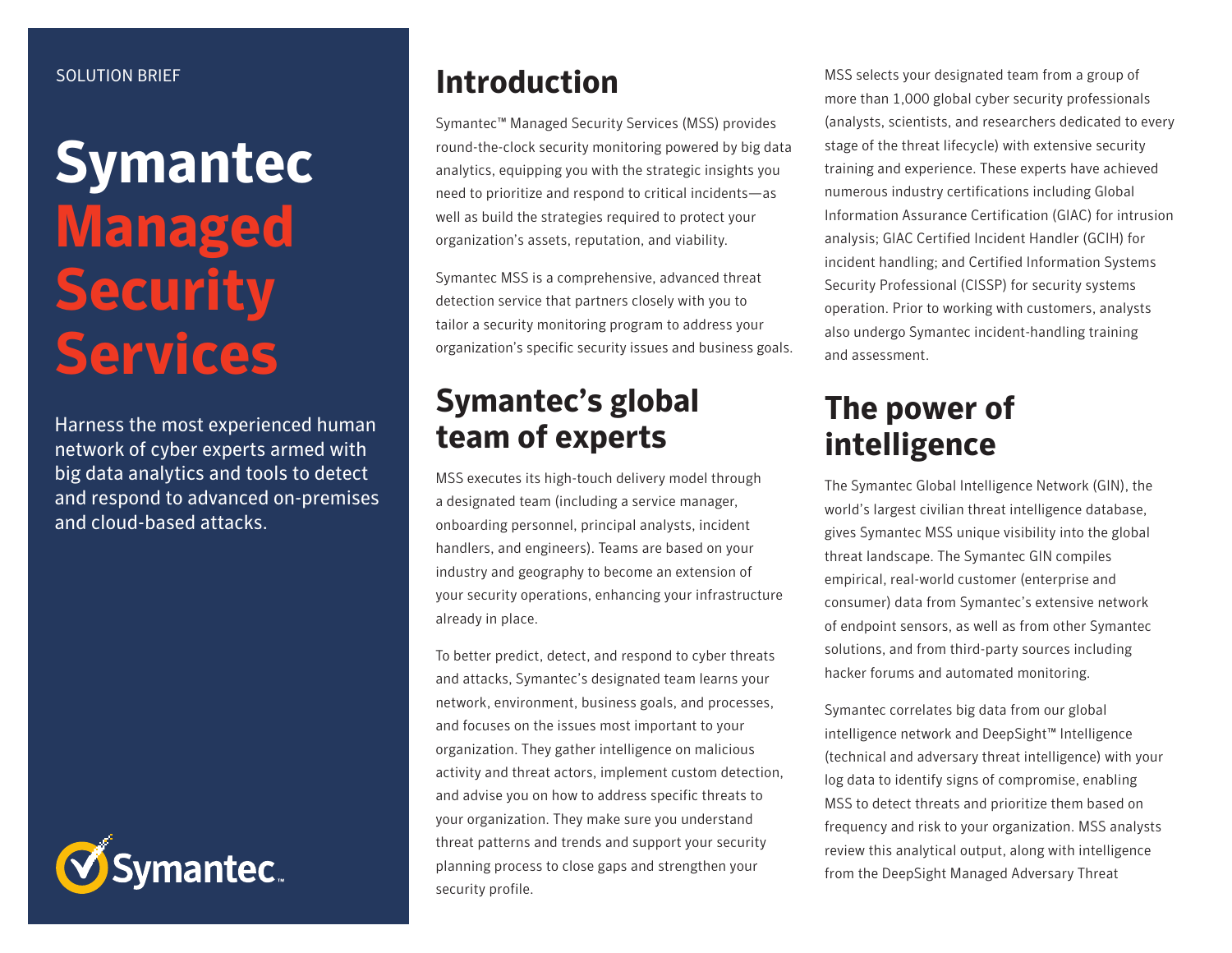### **Detect the unknown with MSS analytics**



Go beyond signature logs and rule creation.



Detect signatureless files.

010110 011010

Identify anomalies, trends, and associations.



Analyze logs retroactively.

Intelligence (MATI) research group, to determine the motivations and behaviors of malicious actors and campaigns, and to identify emerging global trends and critical incidents that require your attention.

# **MSS analytics engines**

MSS is vendor agnostic, providing 360-degree visibility across all your monitored security devices. Our security operations center (SOC) technology platform and analytic engines process 160+ billion logs each day, looking for patterns of malicious activity.

While other vendors filter their clients' logs—excluding authorized users and activities from their analyses— MSS purposefully analyzes all logs. Logs of authorized usage and activities comprise 99 percent of all logs, and they contain valuable information that aid in detecting malicious activity. Having this additional data is extremely helpful to SOC analysts because most malware tries to avoid detection by behaving like an authorized user/activity. Historic information on true authorized users is one way that MSS identifies anomalous behavior.

# **MSS compliance support**

The Symantec SOC technology platform supports your compliance reporting and makes audit preparation easier. Our secure web portal gives you complete visibility into threat activity, trouble tickets, and other published notifications. Use it to perform ad hoc queries and conduct 90-day retrospective analyses of your log traffic.

Symantec uses best practices to securely manage your information, and we meet regulatory and legislative

requirements in accordance with ISO 27001/2, SOC1, and national and international law.

Symantec MSS is a Payment Card Industry (PCI) compliant managed services provider. We secure customer log data and retain it as required by the PCI Data Security Standard. Symantec also manages security devices (such as your network intrusion detection systems), which improves PCI environment security.

Symantec is committed to safeguarding your organization's personal data and privacy. Naturally, we consider General Data Protection Regulation (GDPR) readiness a critical initiative. We've strengthened and enhanced our privacy practices for European Union nations and across the globe; we're committed to providing GDPR-compatible products and services; and we are dedicated to transparency every step of the way.

## **Symantec Integrated Cyber Defense**

Symantec's Integrated Cyber Defense (ICD) Platform unifies products, services, and partners to drive down the cost and complexity of cyber security, while protecting enterprises against sophisticated threats. ICD combines information protection, threat protection, identity management, compliance and other advanced services, powered by shared intelligence and automation across endpoints, networks, applications, and clouds.

Symantec MSS is harnessing the power of the ICD Platform to provide more value, including to better protect against targeted attacks on premises and in the cloud.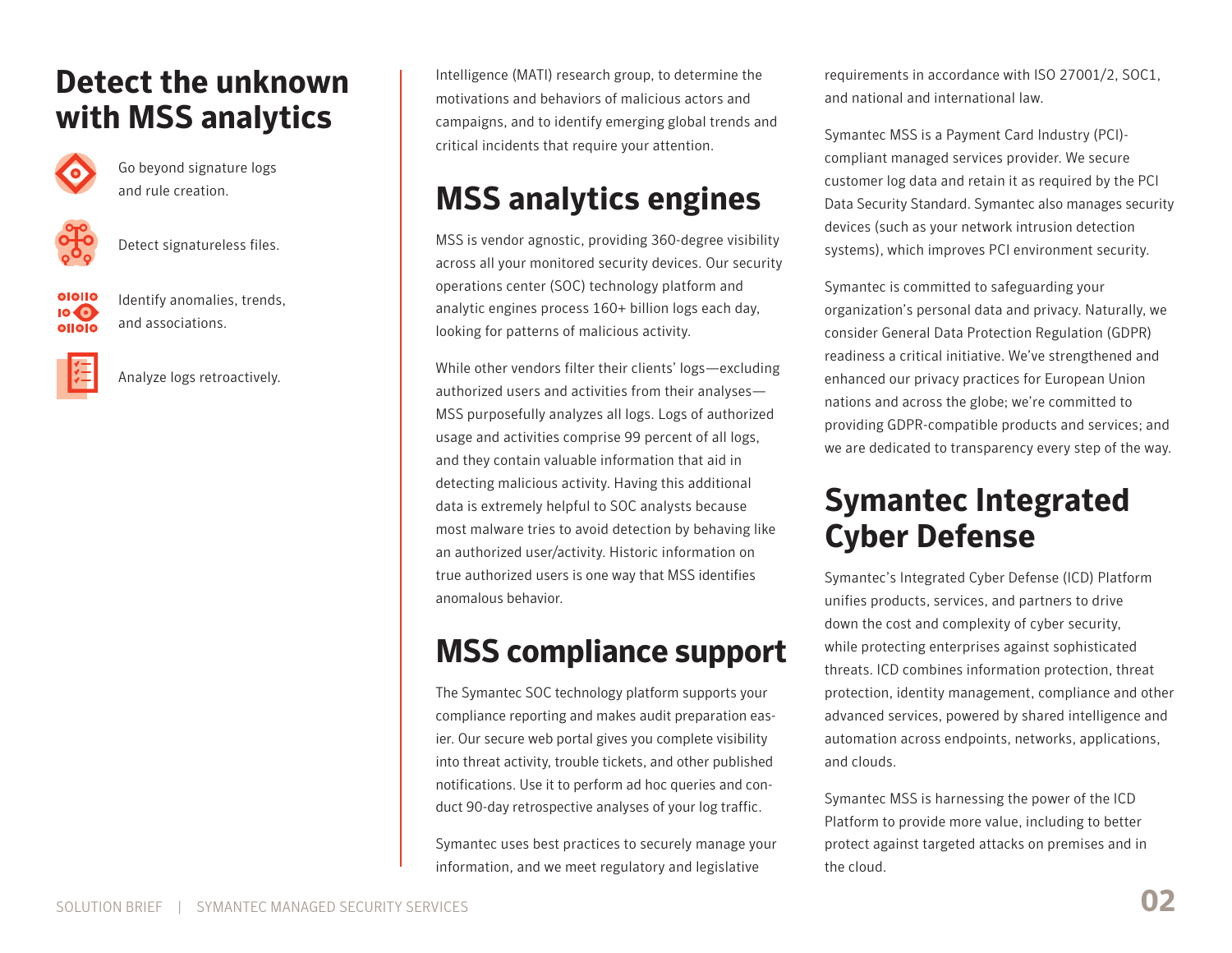### **Improve Threat Detection Capabilities**

#### **Consider your team's ability to:**



Hunt for emerging IoCs and sophisticated adversary TTPs.



Investigate suspicious threat activity across on-premises and cloud endpoints.



Verify attacks and quickly remediate compromised endpoints 24 hours a day.



Maximize the value of endpoint detection and response tools.

### **Managed Cloud Defense**

**Cloud monitoring for full SaaS and IaaS security protection**



# **MSS cloud capabilities**

Are you moving business-critical assets to the cloud? Symantec Managed Cloud Defense ensures you maintain a consistent and seamless security posture across multiple clouds with the broadest cloud security monitoring services available. Threat monitoring across IaaS and SaaS infrastructures, coupled with dynamic machine learning analytics and threat intelligence correlation, provide a single view into suspicious and confirmed threat activity across your cloud and on-premises environments. Our cloud-trained cyber warriors, available around-the-clock to work with you individually, use this information to enable your SOC teams to detect and respond to cloud-based threats.

#### **Key Managed Cloud Defense features include:**

- **Monitoring of cloud platforms via native integrations with Amazon Web Services and Microsoft Azure**—For increased cloud security
- **Cloud user and application monitoring** For discovering threats and shadow IT
- **Amazon Simple Storage Service (S3) permission monitoring**—For protecting critical cloud-based data storage
- **Remote incident investigation, pre-authorized remediation, and managed threat hunting**—For rapid response

### **Managed Endpoint Detection and Response capabilities**

Even as new tools reduce the time between threat detection and response, organizations with limited in-house skillsets, resources, and time still find it difficult to address threats on their own. Living-off-theland threats are particularly challenging because they linger in the environment and may go undiscovered by traditional security technologies.

Symantec Managed Endpoint Detection and Response addresses these challenges by arming your dedicated team of Symantec MSS analysts with Symantec Endpoint Detection and Response, a tool that enables them to look beyond security logs that were pushed to the MSS SOC technology platform.

#### **Key Managed Endpoint Detection and Response features include:**

- **Managed threat hunting**—Automated and continuous hunting for emerging indicators of compromise (IOCs) and tactics, techniques, and procedures (TTPs) using the MITRE ATT&CK framework, all enhanced with expert human analysis
- **Remote investigations**—Continual investigations (including memory, disk, and system forensics) of suspicious and confirmed threat activity across on-premises and cloud endpoints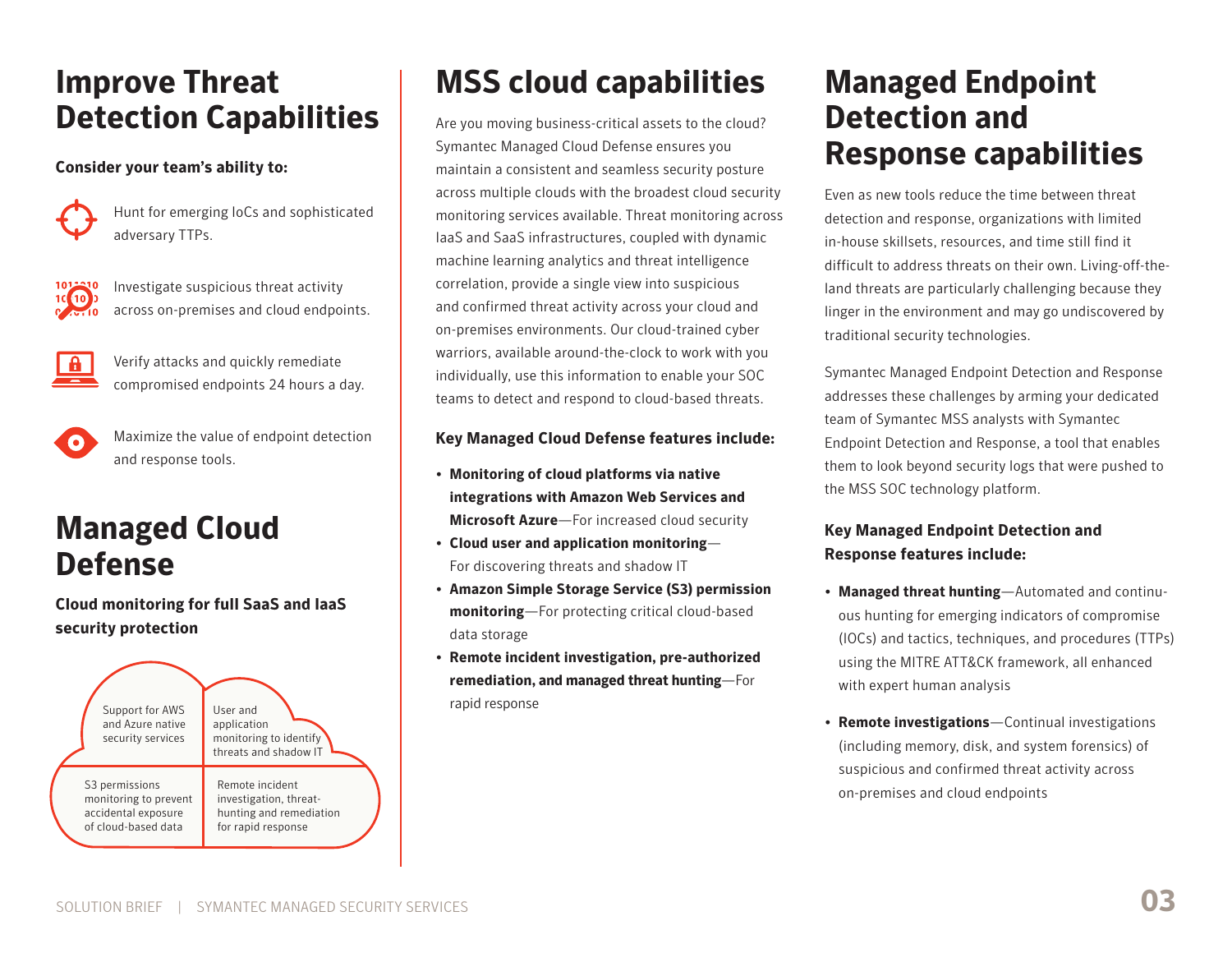### **Four key pillars of Symantec Managed Security Services**



• **Pre-authorized remediation**\*—Fast remediation of compromised on-premises and cloud-based endpoints using Symantec Endpoint Detection and Response\* via a single agent with Symantec Endpoint Protection

### **Managed Security Services benefits**

Your Symantec MSS team works with you to understand your business goals and priorities. This personalized and focused delivery model ensures you defend your organization against today's most advanced threats. Count on Symantec MSS to:

**Reduce Operational Costs**—MSS supports your operational planning goals with flexible, scalable solutions that grow with you over time. Our enterprisewide pricing model enables you to predictably budget for measurable service level agreements. For a fixed price, you can move, add, or change security devices without contract changes. You also benefit from Symantec's investment in its own infrastructure and tools: The service rolls out in hours and eliminates the ongoing (and costly) need for hiring, training, and retaining security professionals.

**Extend Your Security Team**—When you take advantage of highly skilled, certified security professionals and automated monitoring and correlation tools, you free your security staff from time-consuming, error-prone work and redeploy

them to other strategic priorities. Interact with your dedicated Symantec service manager and SOC team around the clock via phone, portal, email, and online chat, ensuring your security staff gets the insights they need when they need them.

**Accelerate Detection and Response**—Monitoring billions of MSS customer logs annually, and by providing advanced analytics and retroactive log analysis, as well as insights from our global intelligence network and Symantec DeepSight Intelligence, Managed Endpoint Detection and Response gives you advanced capabilities—managed threat hunting, remote investigations, and pre-authorized remediation—to extend threat detection and further mitigate business impacts.

**Report on Compliance**—MSS enables you to demonstrate the effectiveness of your security controls. MSS assists with compliance reporting, reducing your annual audit preparation effort. Access all your (tracked) year-long security incidents and events through a secure, easy-to-navigate web portal. Take advantage of complete visibility into threat activity and other published notifications, as well as a monthly report with events, incident analyses, and actions taken. Our pre-built compliance templates further streamline and simplify your compliance process.

#### **Retain Security Logs and Monitor Devices**—

MSS monitors logs and retains them for 90 days, not only for network devices but also for servers, endpoints, and hundreds of cloud and on-premises IT assets.

\*Remediation is available to customers with both Symantec Endpoint Protection 14.x and either Symantec Advanced Threat Protection: Endpoint 3.x or Symantec Endpoint Detection and Response 4.x. Remediation support for Symantec Endpoint Protection 15 is expected in the first half of calendar year 2019.